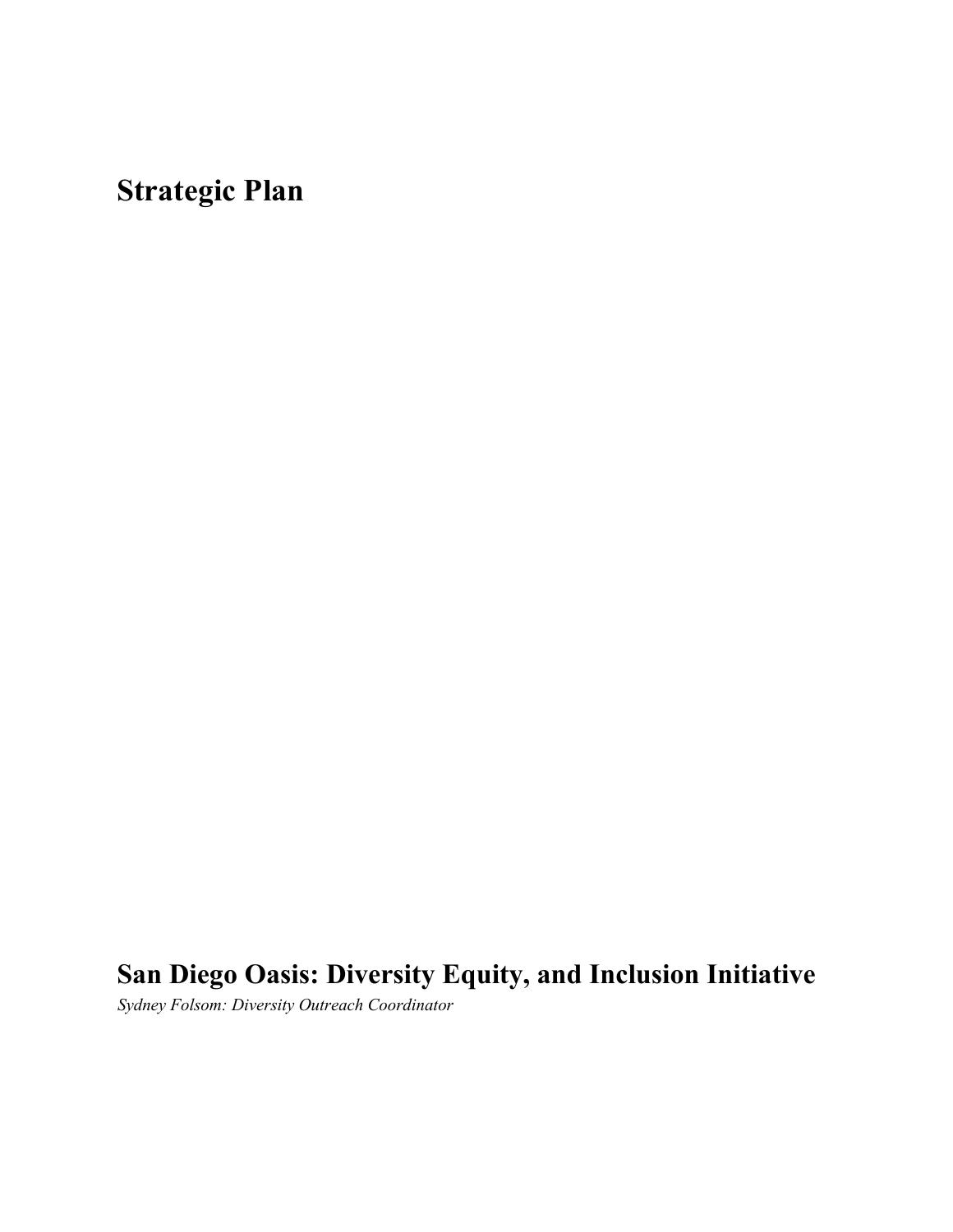#### **Introduction**

The Mission of San Diego Oasis is to ensure that adults age 50+ have opportunities to pursue vibrant, healthy, productive and meaningful lives. Through our academic classes, fitness and wellness classes, and volunteer opportunities, we encourage our members to find moments for socialization, active living and intergenerational connections. Diversity, equity, and inclusion are all central to this broader mission of life-long learning. When we engage with people of varying backgrounds and cultures, we are able to cultivate countless learning opportunities and relationships.

As an organization we are committed to ensuring that all people feel welcome at our centers. Therefore, we recognize that representation matters. San Diego is one of the most diverse cities in the United States, thus, we are dedicated to making our membership reflective of the broader San Diego community. Every community can offer unique insights into what it means to age well. Here at San Diego Oasis, we are open to listening to, and learning from these perspectives. While aging is a universal process, it is also evident that how we experience this process is inextricably connected to social and cultural background. Learning those specific lived experiences can help San Diego Oasis better provide for all older adults. Therefore, San Diego Oasis invites individuals of all race, ethnicities, socio-economic backgrounds, sexual orientations, gender identities, and religions to join us in the pursuit of redefining what it means to age.

#### **Frequently Asked Questions**

#### 1. **What is diversity, equity and inclusion?**

**Diversity** is the variety of characteristics in a given group of people. These characteristics can range from our cognitive skills and personality traits, along with our identity (e.g. race, age, gender, religion, sexual orientation, cultural background, age, life experience, socio-economic class, national origin, ability and religion). **Inclusion** is an active and intentional commitment to valuing any and all differences whilst regarding those differences as assets rather than hindrances. An inclusive space should make all individuals feel safe, valued, and respected regardless of identity. **Equity** ensures that systemic barriers are accounted for when providing opportunity. Whereas *equality* offers the same opportunities regardless of circumstance, equity acknowledges that certain individuals can experience disproportionate consequences or challenges while others experience disproportionate benefits and privileges. Equity requires organizations to investigate these injustices and seek to provide opportunities for people who have had less access.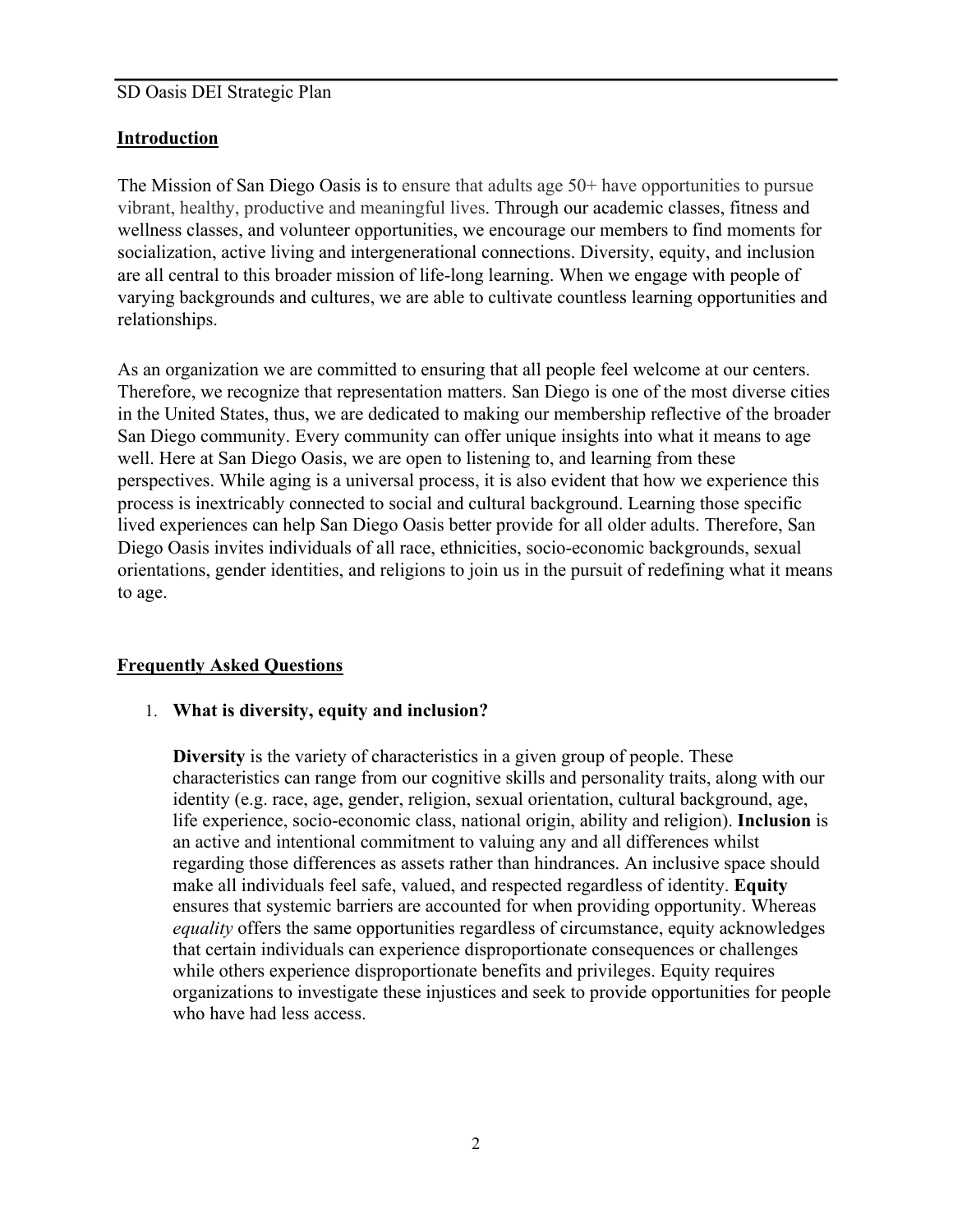#### 2. **Why is DEI important?**

DEI initiatives are declarative commitments to foster environments that reflect the broader community. DEI initiatives are plans for the future that communicate the needs of the community and the vision of what organizations can be. In a perfect world, DEI would not be necessary; however, given the large gaps in minority representation, it is it is clear that active work must be done for organizations to be representative of the community at large. DEI allows organizations to intentionally correct for demographic and systemic disparities whilst creating a future in which all people regardless of background are welcome.

#### 3. **How are diversity, equity, and inclusion connected?**

Focusing on diversity without equity and inclusion is an unjust approach to solve for lack of representation. Simply increasing the number of individuals from marginalized or minority communities without correcting for systemic injustice can lead to tokenism and often reproduces and exacerbates the same racism and discrimination that diversity aims to correct. The addition of equity and inclusion requires organizations to focus on correcting for the systemic barriers that result in lack of diversity to begin with. We cannot focus solely on increasing minority representation, we must also address systemic injustice internally in order to truly make San Diego Oasis a diverse space.

#### 4. **What is the role of the Diversity Outreach Coordinator?**

The role of the diversity outreach coordinator is as follows:

- 1. Increase recruitment and representation of minority communities.
- 2. Cultivate partnerships that support DEI goals.
- 3. Educate staff, volunteers, and members on issues of identity.
- 4. Actively evaluate progress of the DEI initiative.
- 5. Monitor equity, inclusivity and diversity in organizational projects (i.e. inclusivity of language, representation, accessibility, and equity of opportunity).

#### 5. **When will the DEI initiative be complete?**

The work of DEI will be complete when all systemic inequalities have been eliminated for all people. Thus, this is an ongoing and continuous effort. Until equality is achieved, DEI efforts will be needed to continue cultivating safe spaces for all individuals by deconstructing and eliminating systemic and social inequalities.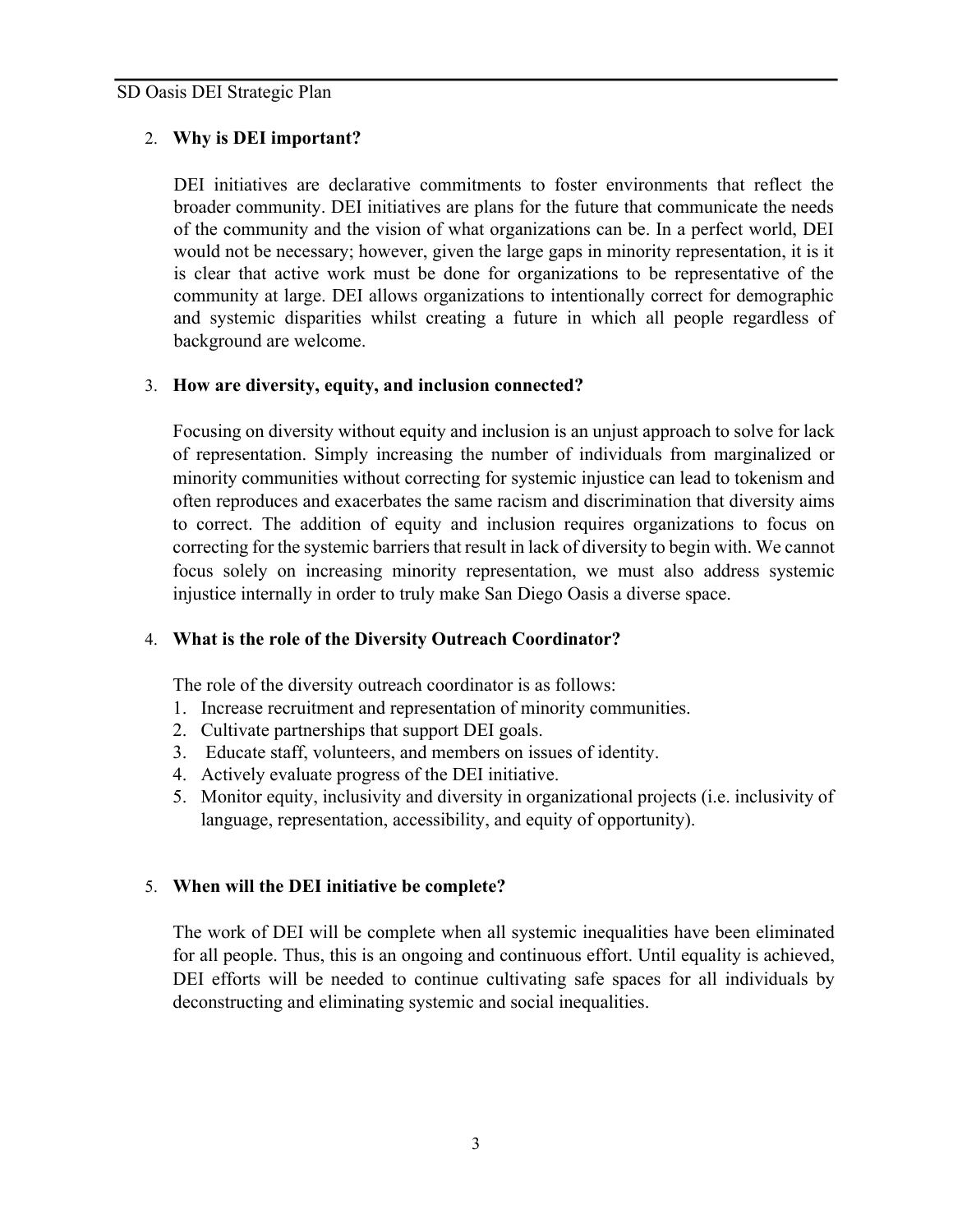#### **Strategic Plan**

This strategic plan represents the on-going planning process for the San Diego Oasis DEI Initiative and establishes a timeline for implementation*.* The key elements of the strategic planning process are outlined below.

#### **The San Diego Oasis DEI Strategic plan includes the following sections:**

- Step 1: Mission, Vision and Values
- Step 2: Statements and Acknowledgments
- Step 3: Assessment of Current State (SWOT analysis)
- Step 4: Goals, Action Items and Desired Outcomes
- Step 5: Demographics and Geographical Analysis
- Step 6: Metrics of Success/Performance Indicators
- Step 6: Outreach Program Work Plan (timeline)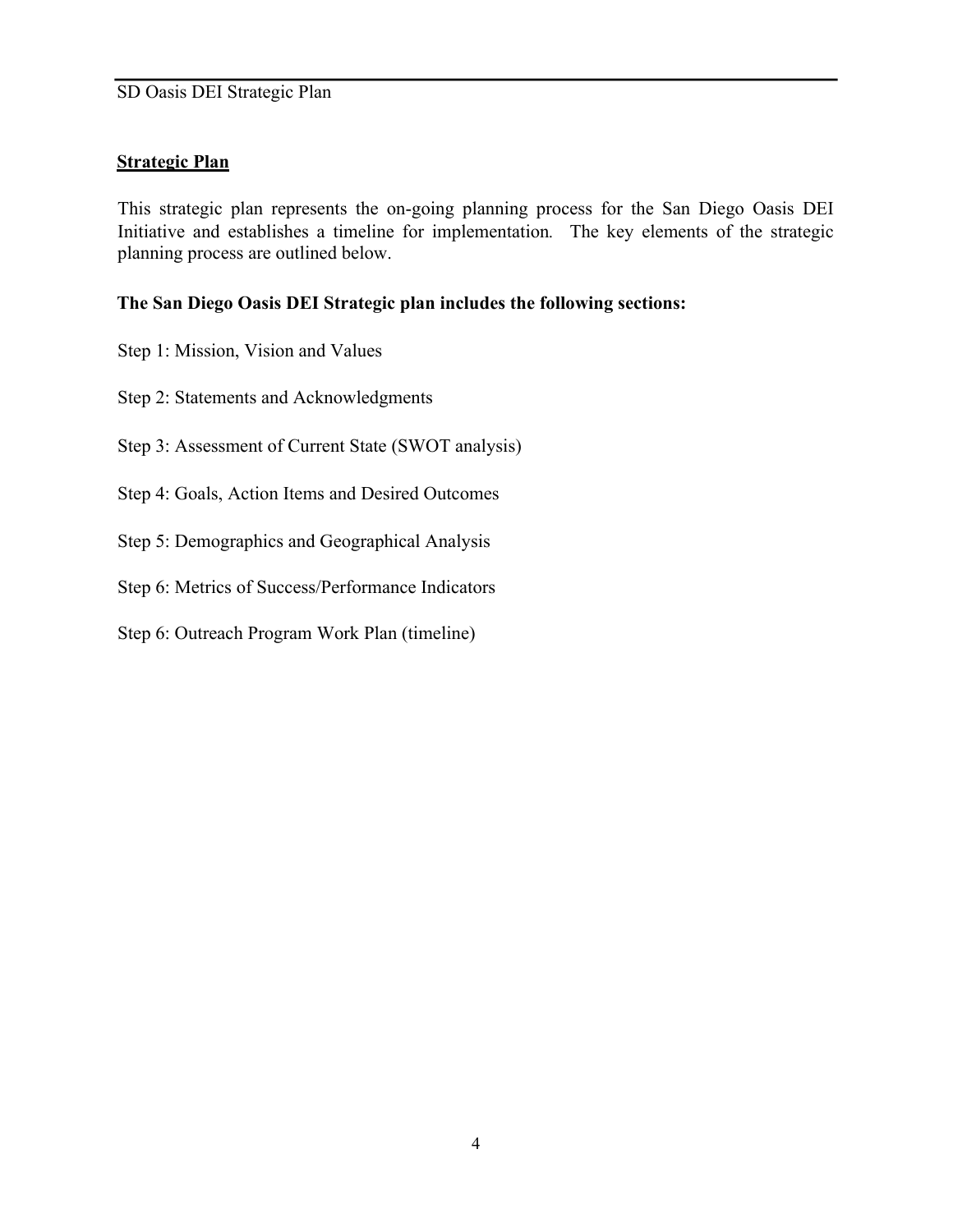#### 1. Mission, Vision, Values

The San Diego Oasis DEI Strategic plan reaffirms the mission and vision of the organization as well as a new commitment to foster diversity, equity, and inclusion amongst our staff, membership, and volunteers.

#### **Mission**

To make San Diego Oasis a safer, more inclusive, and diverse space starting with diversifying our membership, classes and class materials, committing to an anti-racist framework, affirming LGBT identities, and addressing accessibility.

#### **Vision Statement**

We are dedicated to promoting peace, justice, freedom, and dignity for all San Diego Oasis Participants.

#### **Values**

Values are San Diego Oasis' source of guidance for the DEI initiative.

| Respect | Intersectionality | Inclusivity    |
|---------|-------------------|----------------|
| Honesty | Empathy           | Accountability |
| Justice | Integrity         | Fairness       |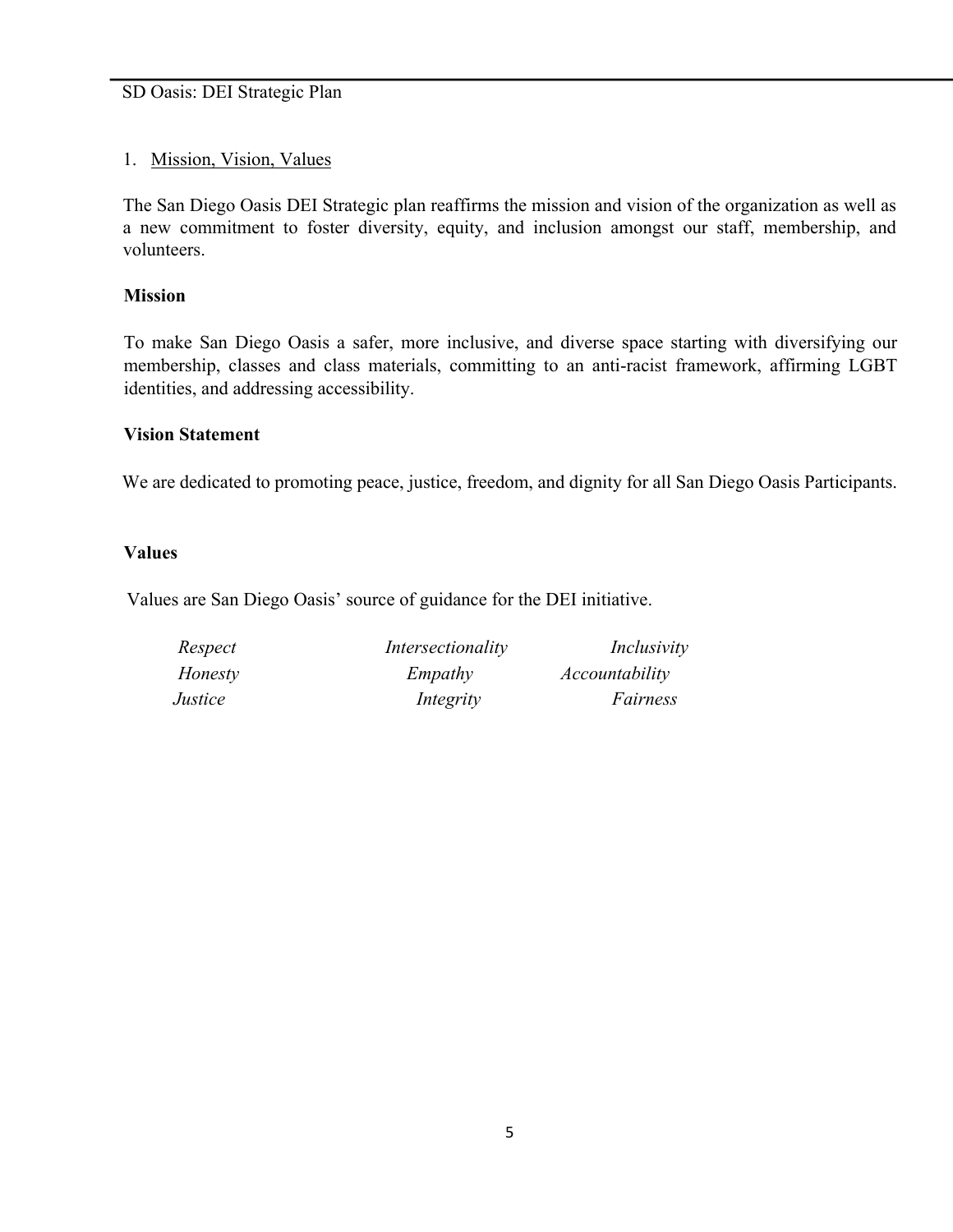2. Statements and Acknowledgements:

The following statements address race, gender sexuality, and ability. These statements are intended to clearly indicate our intentions as an organization. Through these statements, we commit to an anti-racist framework, deconstruct colonization, affirm and uplift LGBT identities, and support individuals with disabilities.

#### **Antiracism Statement:**

**San Diego Oasis affirms our commitment to not only recognizing all forms of racism and discrimination but also to addressing and working to eradicate these injustices**. San Diego Oasis intends to ensure our membership, staff, and volunteers are actively combating racial, ethnic, and color discrimination. We understand statements can often be used as a performative tool; however, this statement will not be limited to empty language. **We humbly pledge to listen, learn, and take action in order to foster social justice and change.**

**San Diego Oasis acknowledges racism is both conscious and unconscious**. Whether intentional or unintentional, it is still necessary to call attention to the harms of both systemic and social discrimination. As a community of life-long learners we will purposefully strive to host difficult conversations regarding intentional or unintentional racism, structural inequalities, and the biases that prevent us from creating a diverse, equitable, and inclusive space. **We uplift the voices of our members, staff, and volunteers of color and affirm any and all experiences associated with ethnicity, race, color, and gender.**

#### **As an organization we commit to the following:**

- Acknowledging first and foremost that racism is an ongoing problem which necessitates continuous learning and unlearning.
- Acknowledging that racism is systemic. That is, racism is engrained within institutional structures and policies.
- Listening to Black, Brown, and Indigenous (BIPOC) members, staff, and volunteers to understand BIPOC experiences at our centers.
- Recognizing that while aging is a universal process, it is accompanied by historical and social contexts that shape and produce unique challenges and experiences. **We are firmly committed to learn from and with different intersecting identities.**
- Pledging to continuously reflect on our work towards ending systemic racism, discrimination, and oppression as we invite any person regardless of race, religion, gender, or socio-economic status to join the San Diego Oasis Community.
- Creating behavioral clauses and protections that specifically prohibit discrimination based on race, color, ethnicity, and country of origin.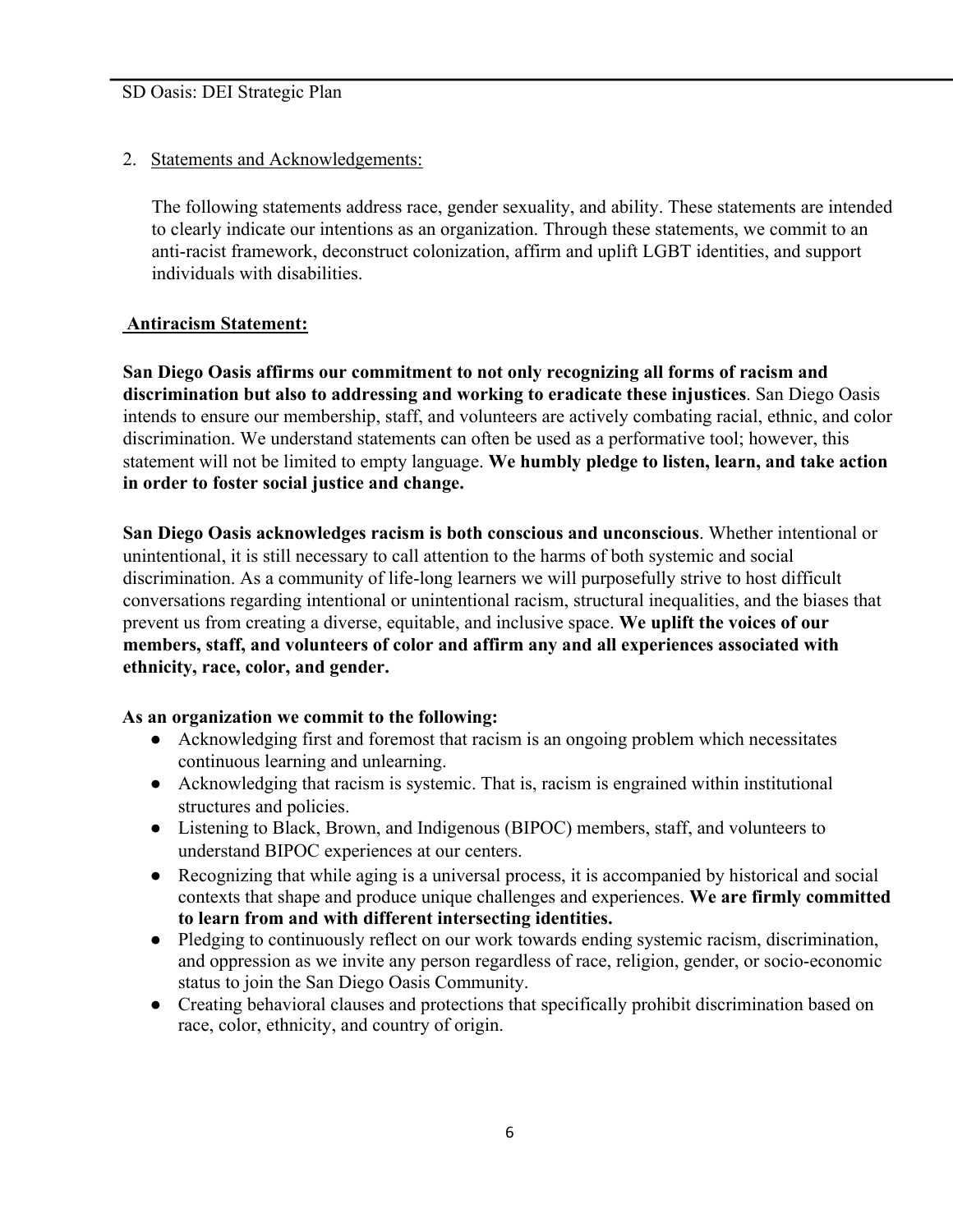#### **Land Acknowledgement and Commitment to Reconciliation with Indigenous People:**

#### Land Occupying/Settling: Kumeyaay

A Land Acknowledgement serves as a commitment to decolonization. It is a public recognition of the Indigenous Peoples who have been erased and forced out of their traditional lands as a result of colonization. It also serves as an expression of gratitude and thanks to the Indigenous People who have called and who continue to call this land home. As part of San Diego Oasis' DEI initiative we offer the following statement:

San Diego Oasis recognizes that it is located upon the ancestral lands of the Kumeyaay Nation. San Diego Oasis acknowledges that the Kumeyaay people have been stewards of this land for generations, and continue to live and flourish in the San Diego community. We specifically acknowledge and pay respects to the elders of the Kumeyaay nation both past and present and offer our gratitude for their stewardship.

*The purpose of this statement is to remind and encourage all SD Oasis staff, volunteers, and participants to recognize the first peoples upon whose ancestral lands we live, work, and learn. Through this acknowledgment of territory, we as an organization hope to demonstrate our respect for the Indigenous People of San Diego and our commitment to reconciliation.* 

#### **As an organization, we commit to the following:**

- Bringing Indigenous perspectives and voices into organizational processes through consultation with Indigenous communities.
- Humbly and truthfully reflecting upon the influences and legacies of colonialism within this organization where needed.
- Actively inviting the work, perspectives, and voices of Indigenous authors, artists, teachers, and experts in our classes, seminars, and events.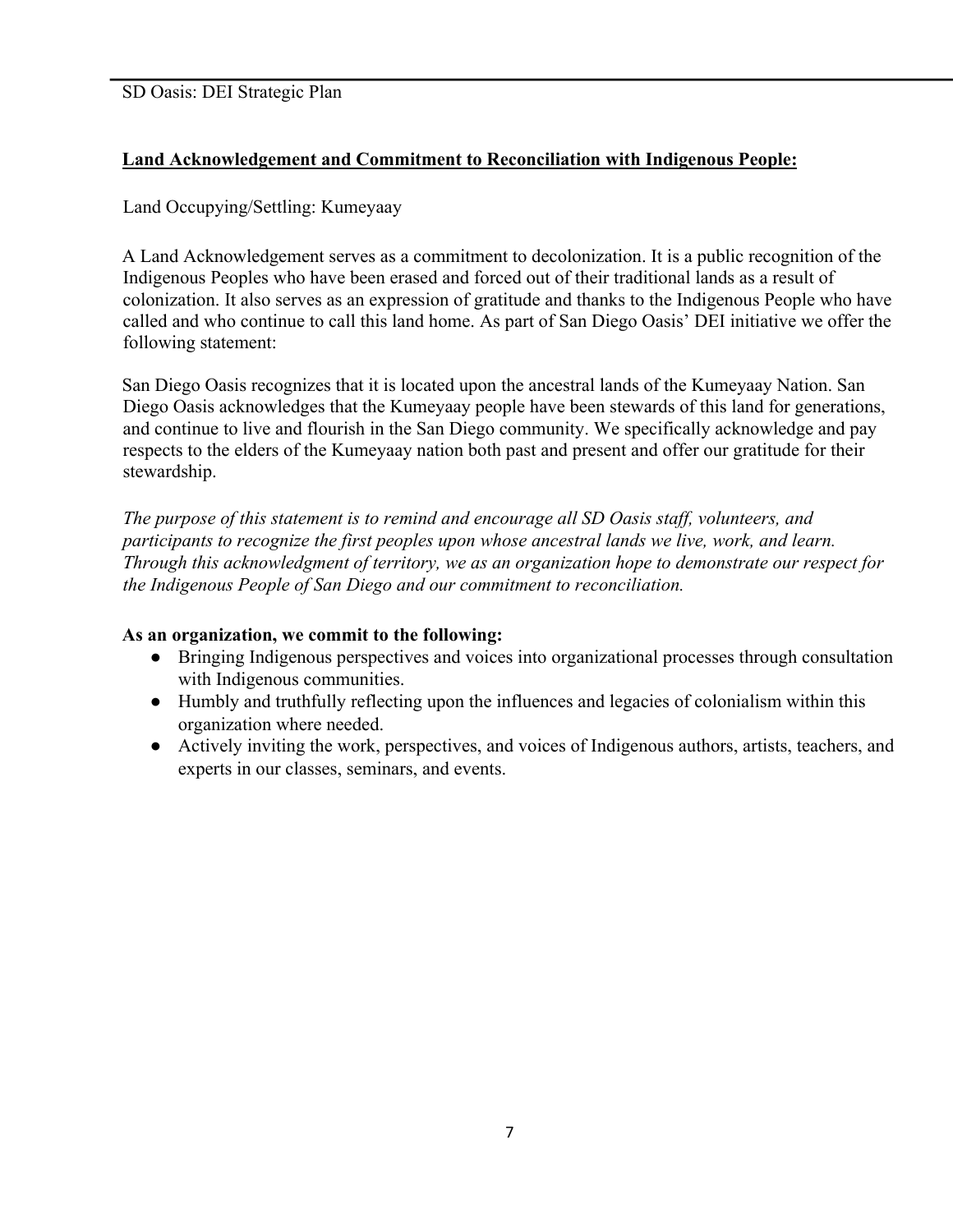#### **Statement of Affirmation: LGBTQ Identities:**

In the United States today, about 1.5 million people over 65 identify as lesbian, gay, bisexual or transgender (LGBT). While all communities can expect to face some challenges as they age, LGBT seniors often face unique barriers. **We acknowledge that these challenges come as a result of lingering social and cultural prejudices, and laws which either intentionally or unintentionally exclude same-sex partnerships.**

Furthermore, Many LGBT older adults choose not to seek out senior centers or other community options due to fear of exclusion, harassment, or discrimination. **In an effort to correct these injustices, San Diego Oasis is committed to building a safe, and inclusive space for members of the LGBT community. We lift up the voices of and affirm the experiences of our LGBT staff, members, and volunteers and commit to seeking inclusivity and justice for the LGBT community.**

#### **As an organization, we commit to the following:**

- Ensuring gender inclusive language is used at all times.
- Revising behavior policies to include anti-harassment policies that specifically highlight protections for LGBT members, staff, and volunteers.
- Ensuring course materials are inclusive to all gender identities and sexual orientations.
- Monitoring and correcting for disparities in representation of LGBT members, staff, and volunteers by examining relevant data by sexual orientation and gender, including transgender identity.

#### **Statement of Commitment to Accessibility:**

Here at San Diego Oasis, we recognize that the disability rights movement is inseparable from the broader movement of DEI. We recognize that people with disabilities must be at the forefront of any successful quest for inclusion. Our DEI initiative is rooted in the firm belief that all people deserve respect and dignity regardless of ability. **We contend that everyone benefits when persons with intellectual and/or physical disabilities are included in our centers, classes, activities, programs, and events. We commit to ensuring that people with disabilities receive the supports they need to participate actively in all San Diego Oasis has to offer.** 

#### **As an organization, we commit to the following:**

- Ensuring that our classes, programs, and events are accessible to all.
- Keeping the disabled community at the forefront of our DEI initiative.
- Understanding the challenges associated with disability and aging.
- Developing materials to support and accommodate individuals with disabilities who wish to participate in the San Diego Oasis community.
- Maintaining compliance with ADA requirements and regulations.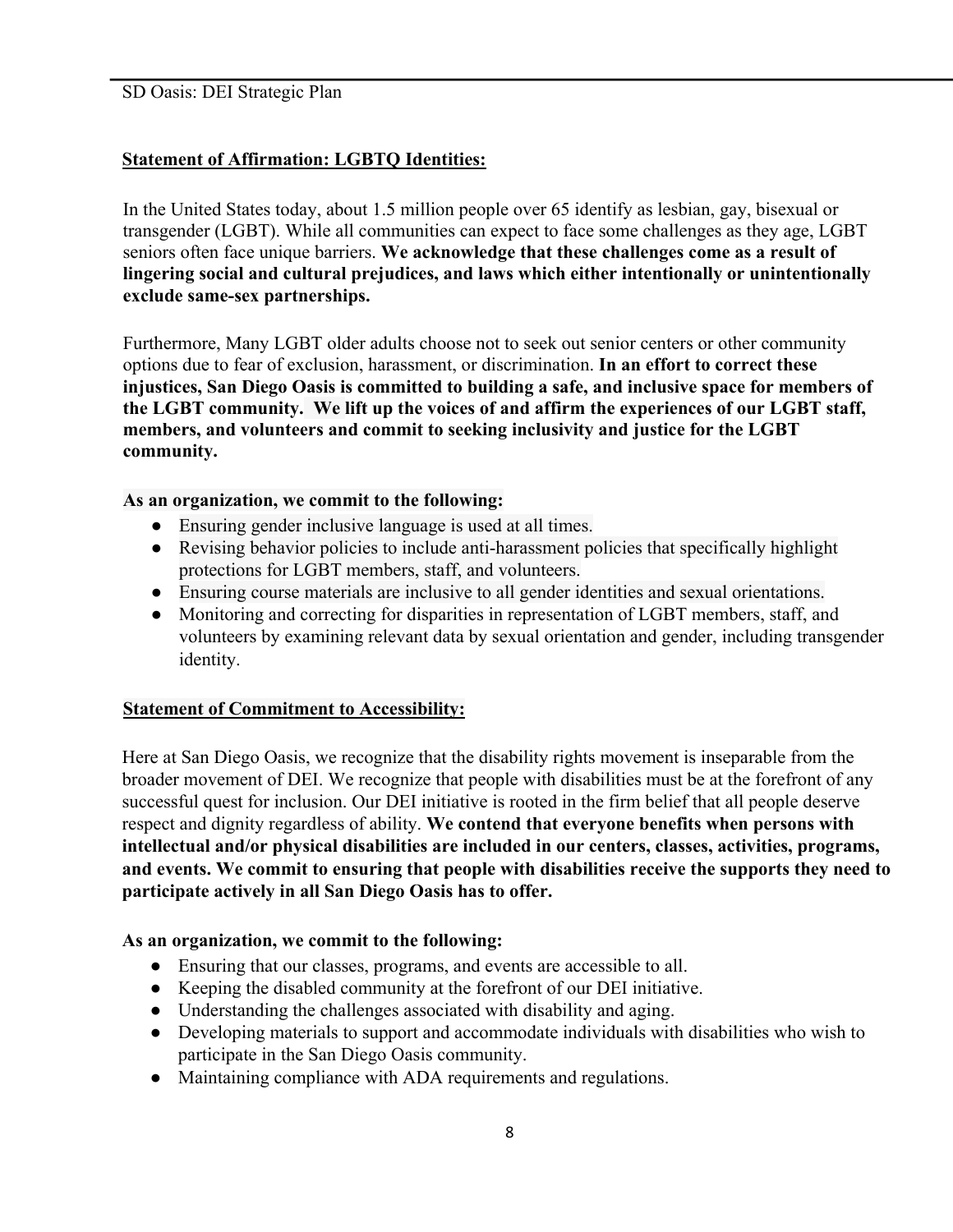## 3. Assessment of Current State of DEI:

*This is a broad assessment of San Diego Oasis' current DEI progress and does not constitute and extensive review. A more extensive review will be created overtime.*

| <b>Strengths</b>                                                                                                                                                                                                                                                                                                                                                                                                    | <b>Weaknesses</b>                                                                                                                                                                                                                                                                                                                                                            |
|---------------------------------------------------------------------------------------------------------------------------------------------------------------------------------------------------------------------------------------------------------------------------------------------------------------------------------------------------------------------------------------------------------------------|------------------------------------------------------------------------------------------------------------------------------------------------------------------------------------------------------------------------------------------------------------------------------------------------------------------------------------------------------------------------------|
| Marketing materials are visually diverse<br>and representative of the San Diego<br>community.<br>The tablet program demographics show<br>over 50% of participants are from an<br>underrepresented<br>demographic/community.<br>Both academic and wellness classes are<br>positioned from a wide variety of cultural<br>perspectives.                                                                                | Demographic data shows that 85% of<br>San Diego Oasis participants are white.<br>Marketing materials such as pamphlets,<br>catalogues, and are only offered in<br>English.<br>Tablet program is diverse<br>demographically; however, materials are<br>primarily in English.<br>Accessibility may need improvements.                                                          |
| <b>Opportunities</b>                                                                                                                                                                                                                                                                                                                                                                                                | <b>Threats</b>                                                                                                                                                                                                                                                                                                                                                               |
| Tablet program gives us access to people<br>who may be unable to leave their home<br>due to ability. This program also gives us<br>access to more people geographically.<br>Tutoring program presents an opportunity<br>to increase community representation.<br>Potential opportunities to capitalize on<br>connections with community leaders to<br>establish relationships.<br>Volunteers are interested in DEI. | Potential push-back from<br>members/volunteers.<br>Complacency. As this program grows,<br>we cannot become complacent. We must<br>continue to work even as we improve.<br>Implicit biases. (indirectly overlooking a<br>particular community. Unintentional<br>exclusivity).<br>Performative activism. (we have to make<br>sure our commitments are followed by<br>actions). |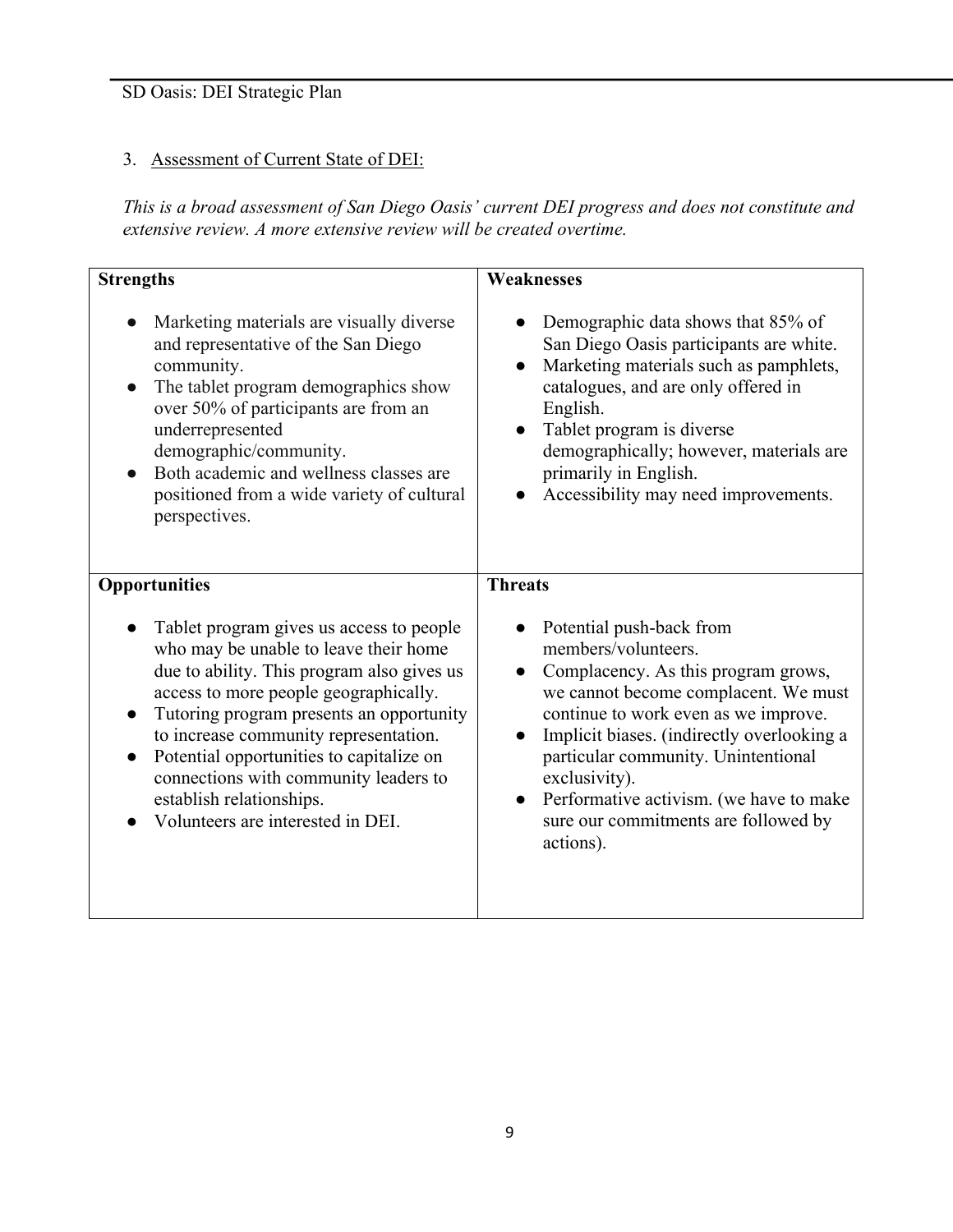#### 4. Goals, Action Items, and Desired Outcomes:

#### **Goal: Increase Awareness and Education:**

Understanding and brining awareness to the goals and purposes of DEI is a first step towards real change. Focusing on DEI requires a collective call to action and a cultural shift that raises organizational consciousness. Participants, staff, and volunteers must continually be made aware of the goals of the DEI plan so that it becomes ingrained into San Diego Oasis' culture.

#### **Action Items:**

- a. Weekly Eblasts Diversity Spotlight (human interest stories, educational conversations about race, sexuality, gender, citizenship status, etc.).
- b. Available classes that support DEI goals (e.g. race relations, LGBT topics, indigenous art/history, etc.).
- c. Recruit teachers who teach classes on the above topics.
- d. DEI trainings for staff and volunteers.

#### **Desired Outcomes**:

- a. Enhanced organization-wide understanding of diversity and inclusion issues.
- b. Increased participation in DEI discussions and outreach.
- c. Increased inclusivity and belonging.
- d. Improved cultural competency.

#### **Goal: Cultivate Active Diversity Outreach**

Because of implicit biases, systemic injustices, geographical barriers, and other factors, cultivating a diverse population amongst members, staff, and volunteers requires an active and concerted effort. In addition to reflecting on organizational culture, we must be willing to make DEI a priority and seek out communities where they are.

#### **Action Items:**

- a. Reach out to community leaders to foster relationships/partnerships.
- b. Distribute materials in community centers with diverse populations.
- c. Recruit volunteers interested in diversity.
- d. Recruit BIPOC/LGBT instructors.
- e. Recruit volunteers who are bilingual.

#### **Desired Outcomes**:

- e. Increased representation of minority communities amongst our staff, members, and volunteers.
- f. Increased visibility in underrepresented communities.
- g. Enhanced relationships between SD Oasis and minority community leaders.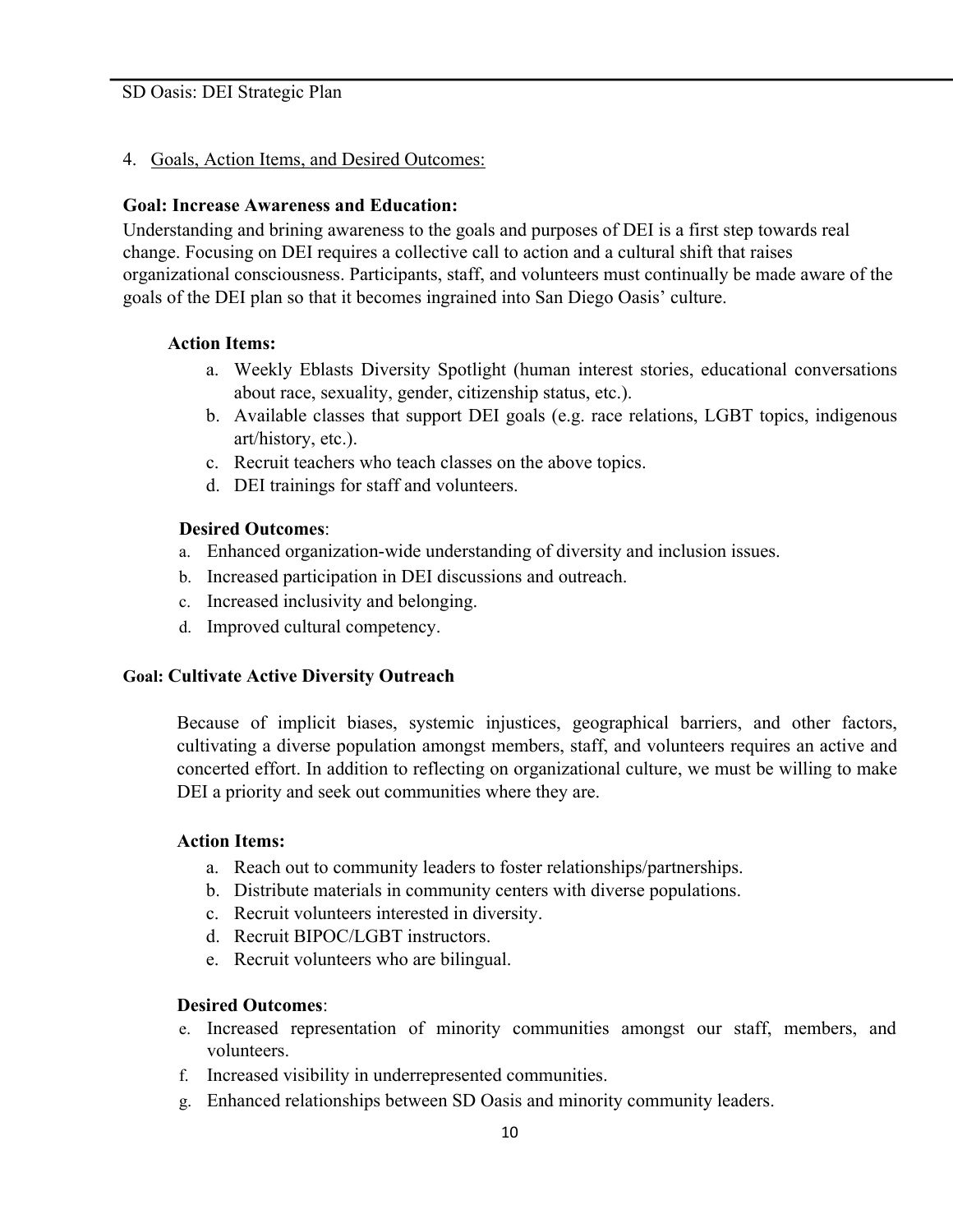h. Improved language diversity amongst volunteers.

#### **Goal: Develop Supportive Materials**

Diversity, equity, and inclusion necessitates materials to support DEI efforts. In other words, materials that are consistent with inclusion and diversity goals.

#### **Action Items:**

- a. Create behavior policies that specifically protect individuals on the basis of race, gender/gender identity, sexual-orientation, and ability.
- b. Create a diversity corner on the website where people can access information.
- c. Review marketing materials.
- d. Assess/audit accessibility of online classes for folks with disabilities/English language learners.

#### **Desired Outcomes:**

- e. Increased accessibility for all individuals (language accessibility, disability accessibility).
- f. Easily accessible DEI plan for staff and volunteers to review when needed.
- g. Increased diversity in marketing materials.
- h. Increased protections for underrepresented individuals.

#### **Goal: Maintain Accountability**

Programs designed to increase diversity and inclusion in the workplace often risk tapering out unsuccessfully. For DEI initiatives to be successful, consistent reflection on progress and accountability is necessary.

#### **Action Items:**

- a. Develop a survey to monitor DEI outcomes and member experiences.
- b. Create (both physical and virtual) DEI-specific suggestion boxes for member and volunteer input.
- c. Send out a call to actions for people to come forward with their own stories and experiences.
- d. Reach out to members and listen to their experiences.

#### **Desired Outcomes**:

- i. Be able to easily identify gaps in DEI.
- j. Be able to easily identify successes of DEI.
- k. Be able to recognize patterns, positive or negative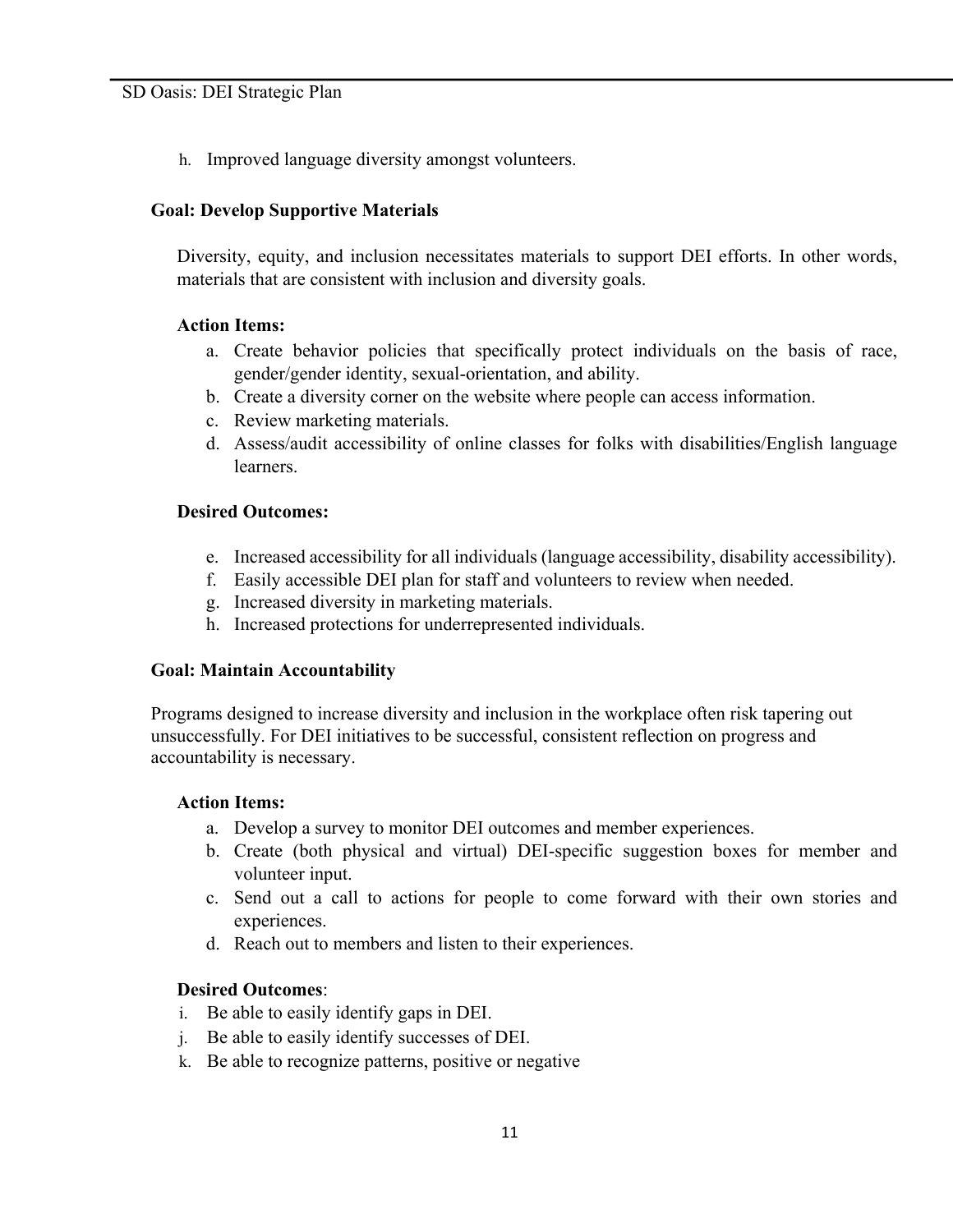#### 5. Demographics and Geographical Analysis:



(south)/Oceanside

(proper)

Hispanic/Latinx Black/African American BAsian American BNative American/Indigenous

#### **San Diego County Population:** 3.39 million

| Demographic                                         | Percentage of<br>Population |
|-----------------------------------------------------|-----------------------------|
| White                                               | 75.4%                       |
| Hispanic/Latinx                                     | 34.1%                       |
| Asian-America                                       | 12.6%                       |
| Indigenous/Native                                   | 1.3%                        |
| Native<br>Hawaiian/Pacific<br>Islander              | 0.6%                        |
| <b>City/Region</b>                                  | <b>Population</b>           |
|                                                     |                             |
| Camp Pendleton<br>(south)/Oceanside<br>North County | 29,498                      |
| San Diego (proper)<br><b>Central County</b>         | 1.41 million                |
| Escondido<br>East<br>county                         | 151,300                     |
| South<br>La Mesa<br><b>East County</b>              | 59,556                      |

*As census data related to race/ethnicity is not typically organized by region, the data compiled in these figures are intended to be representative of general regional demographics. Although these demographics statistics may vary from city to city, these locations represent the highest populations of minorities county-wide. Thus, these locations have been chosen to represent minority demographics of North County, Central County, North-East County, East County, and South County.*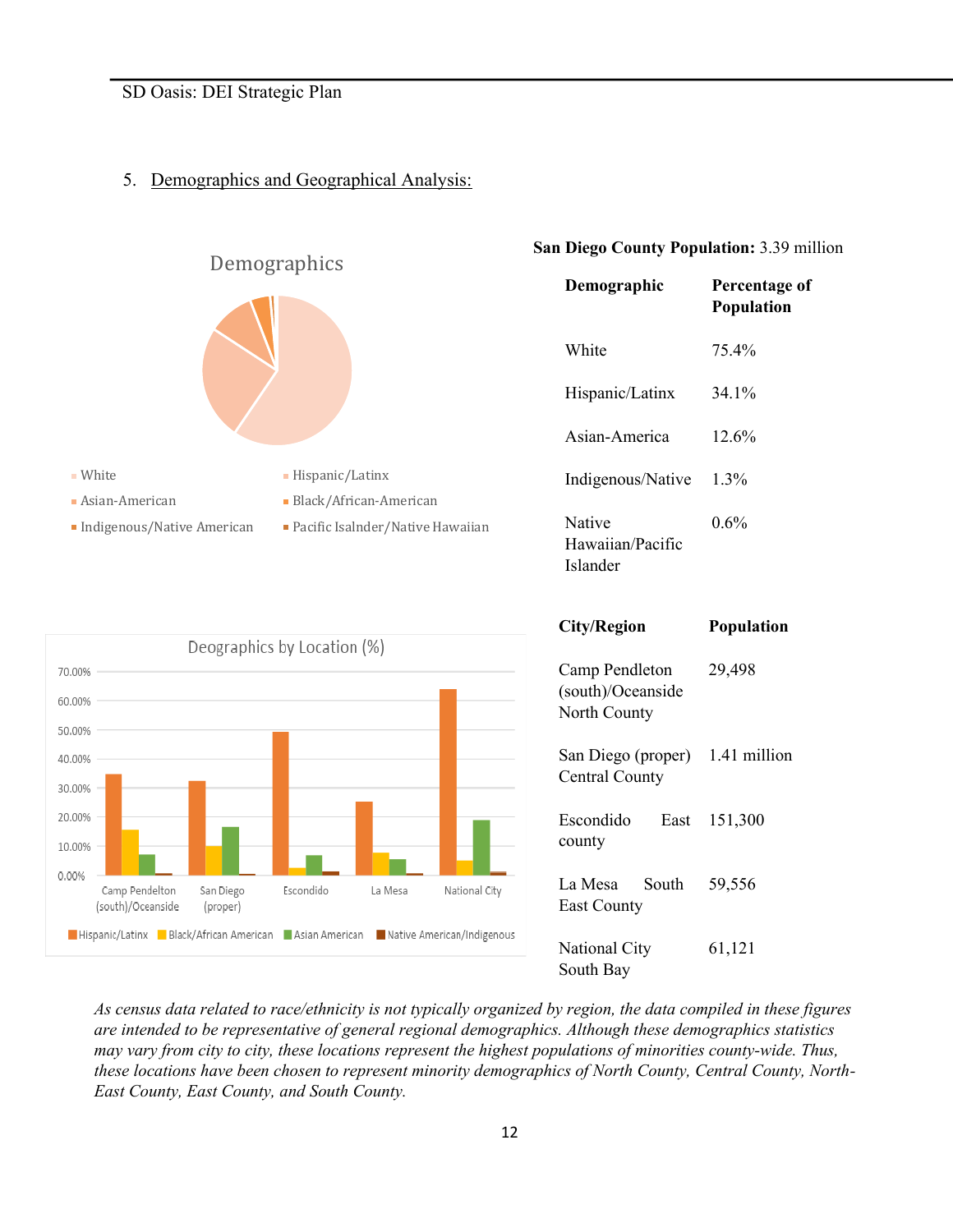#### 6. Performance Indicators:

The mission of diversity, equity, and inclusion is nuanced and complex. That is, what it means to be a diverse, equitable, and inclusive organization is not necessarily quantifiable. Thus, Conventional measurements that rely primarily on counting the number of people who belong to a category often fall short. While it is important that demographics and other statistics reflect the success of the DEI initiative, other factors must be considered. For this reason, the following performance indicators contain both quantitative and qualitative metrics.

- Increased percentage of entrances and exits that are accessible.
- Increased percentage of classes that are compliant with ADA regulations (e.g. closed captions, screen reader compatibility, tagged PDFs and word documents, etc.).
- Increased engagement on website overall.
- Increased representation of Black, Latinx/Hispanic, Asian-American, Indigenous, and Middle Eastern participants and volunteers.
- Increased representation of LGBT identifying people.
- Growth in participation and engagement overall.
- At least 1 DEI event held and attended each year.
- Reported feelings of inclusivity and belonging.
- Reported awareness and education on DEI topics.
- Increased interest in classes related to DEI topics.
- Donors/funders support DEI efforts.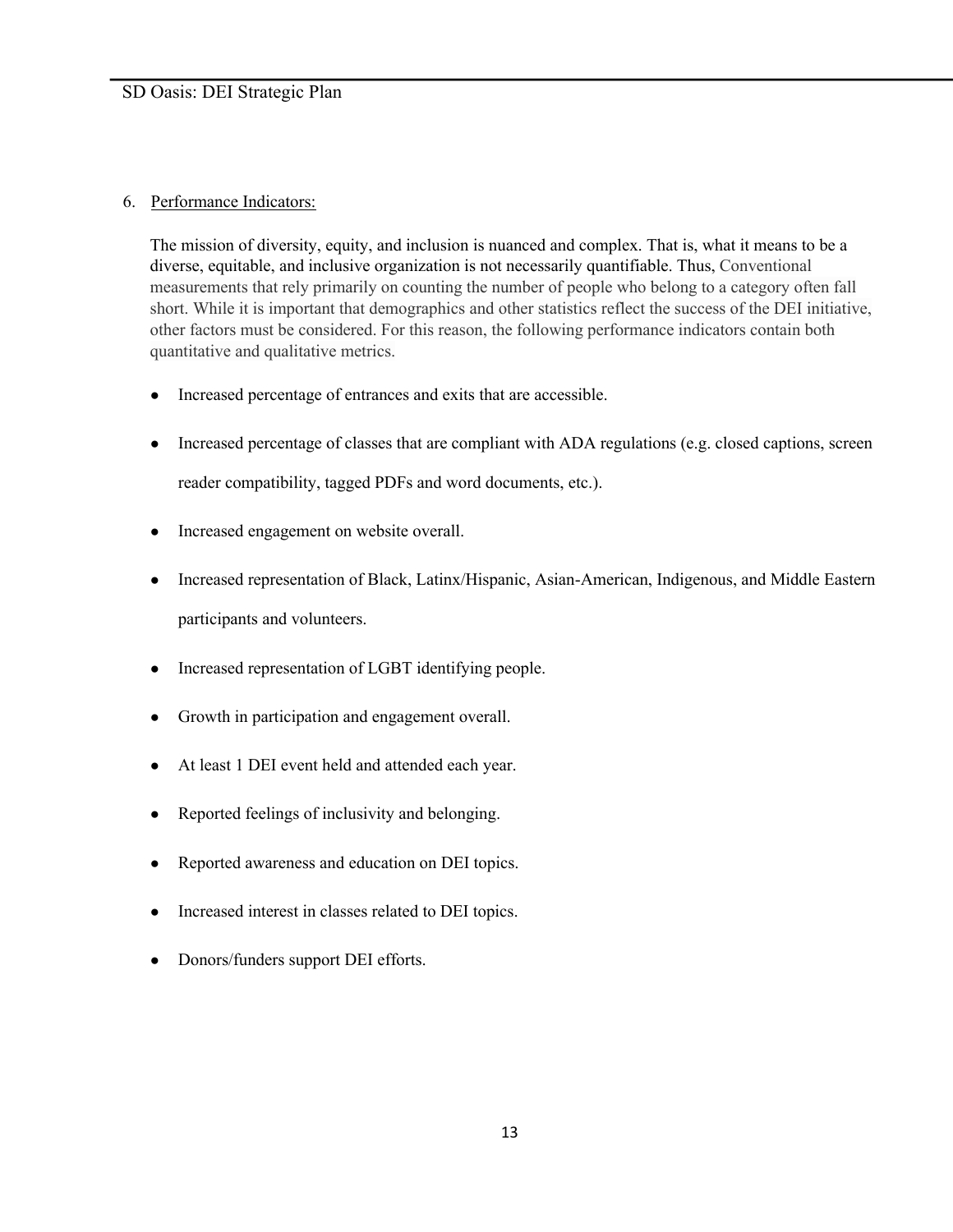#### 7. Outreach Program Work Plan:

#### **Objective 1:**

Form partnerships with at **least four community-based organizations** that specifically serve older adults of diverse populations or diverse populations in general:

| <b>Activities</b>                                                                                                                                                                                                                       | <b>Timeline</b>           | <b>Expected Outcome</b>                                    | <b>Comments/Progress</b>                  |
|-----------------------------------------------------------------------------------------------------------------------------------------------------------------------------------------------------------------------------------------|---------------------------|------------------------------------------------------------|-------------------------------------------|
| Create a list of 8-10<br>organizations to<br>contact that may not<br>already be linked to<br>older adults in the<br>community. Narrow<br>this list to 4 high-<br>traffic, high-<br>importance<br>organizations serving<br>older adults. | October, 1-November.<br>1 | Establish contacts with<br>key community<br>organizations. | Complete (and on-<br>going).              |
| Identify a stable<br>contact person at each<br>organization and ask<br>which events are<br>coming up.                                                                                                                                   | October. 1-February. 1    | Build partnerships<br>with at least 4<br>organizations.    | In-progress (2)<br>organizations so far). |
| Request and distribute<br>flyers to visible places<br>at these 4<br>organizations.                                                                                                                                                      | December. 1-March 1.      | People will learn<br>about Oasis and<br>contact me.        | Complete (and on-<br>going).              |
| For at least 1 site, be<br>present at an event that<br>draws older adults.                                                                                                                                                              | December. 1-March 1.      | Diverse older adults<br>sign up for classes                | Complete (and on-<br>going).              |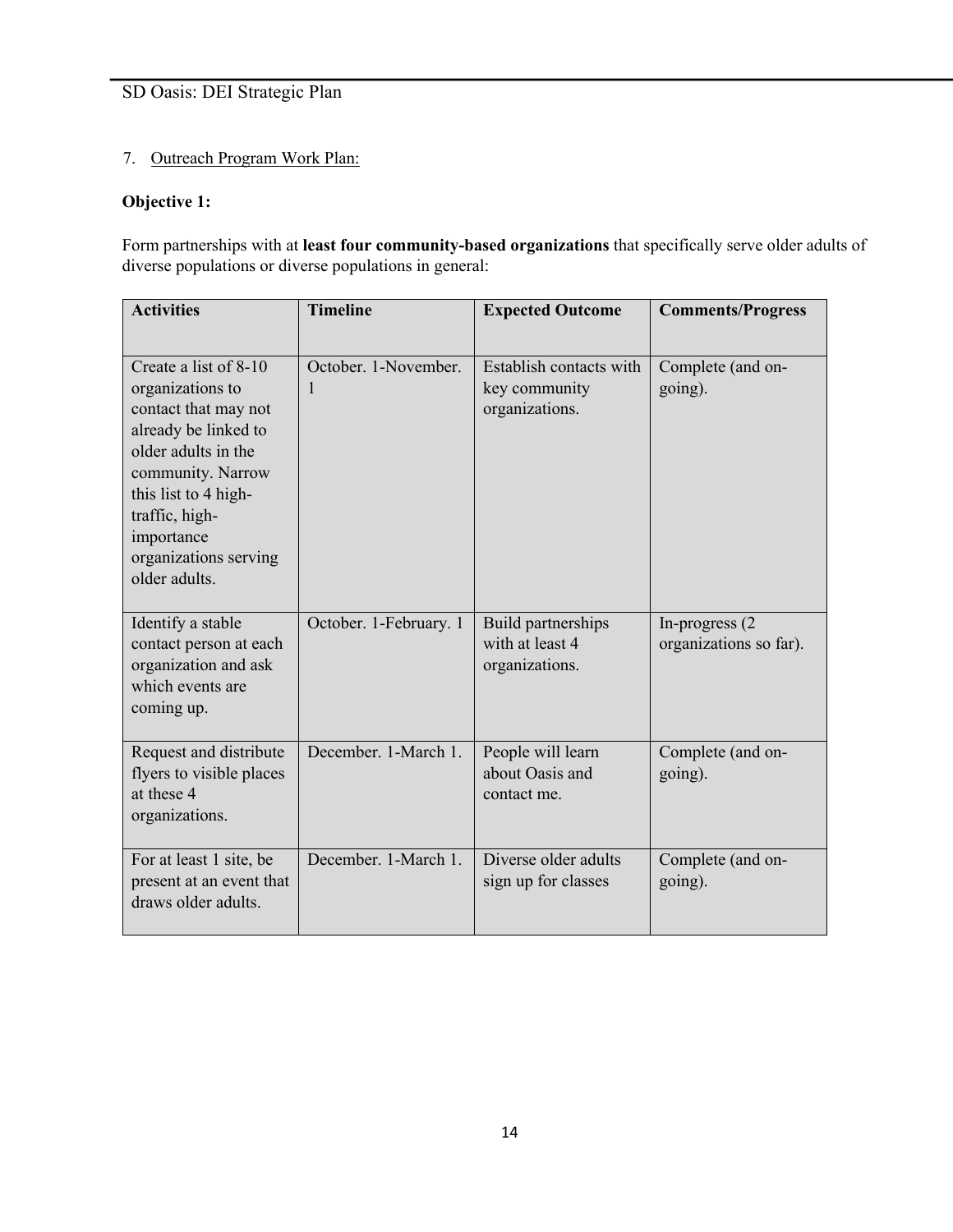# **Objective 2:**

Develop **at least 4 resources/collateral** available for access:

| <b>Activities</b>                                                                       | <b>Timeline</b>           | <b>Expected Outcome</b>                                                       | <b>Comments/Progress</b> |
|-----------------------------------------------------------------------------------------|---------------------------|-------------------------------------------------------------------------------|--------------------------|
| Create a<br>flyer/pamphlet to<br>physically hand out<br>when connecting with<br>people. | October, 1-November.<br>1 | Have a physical form<br>of marketing collateral.                              | Planning in progress     |
| Create a DEI related<br>infographic for social<br>media posts.                          | October. 1-February. 1    | Visual, online content<br>that people can engage<br>with and share.           | Planning in progress     |
| Develop a white paper<br>for tablet program and<br>incorporate DEI                      | December. 1-March 1.      | People will learn about<br>Oasis and the<br>effectiveness of our<br>programs. | In-Progress              |
| Film/record at least 3<br>diversity spotlight<br>meetings for social<br>media content.  | December 1.-March 1.      | DEI efforts become<br>visual. People are also<br>more likely                  | On-going                 |